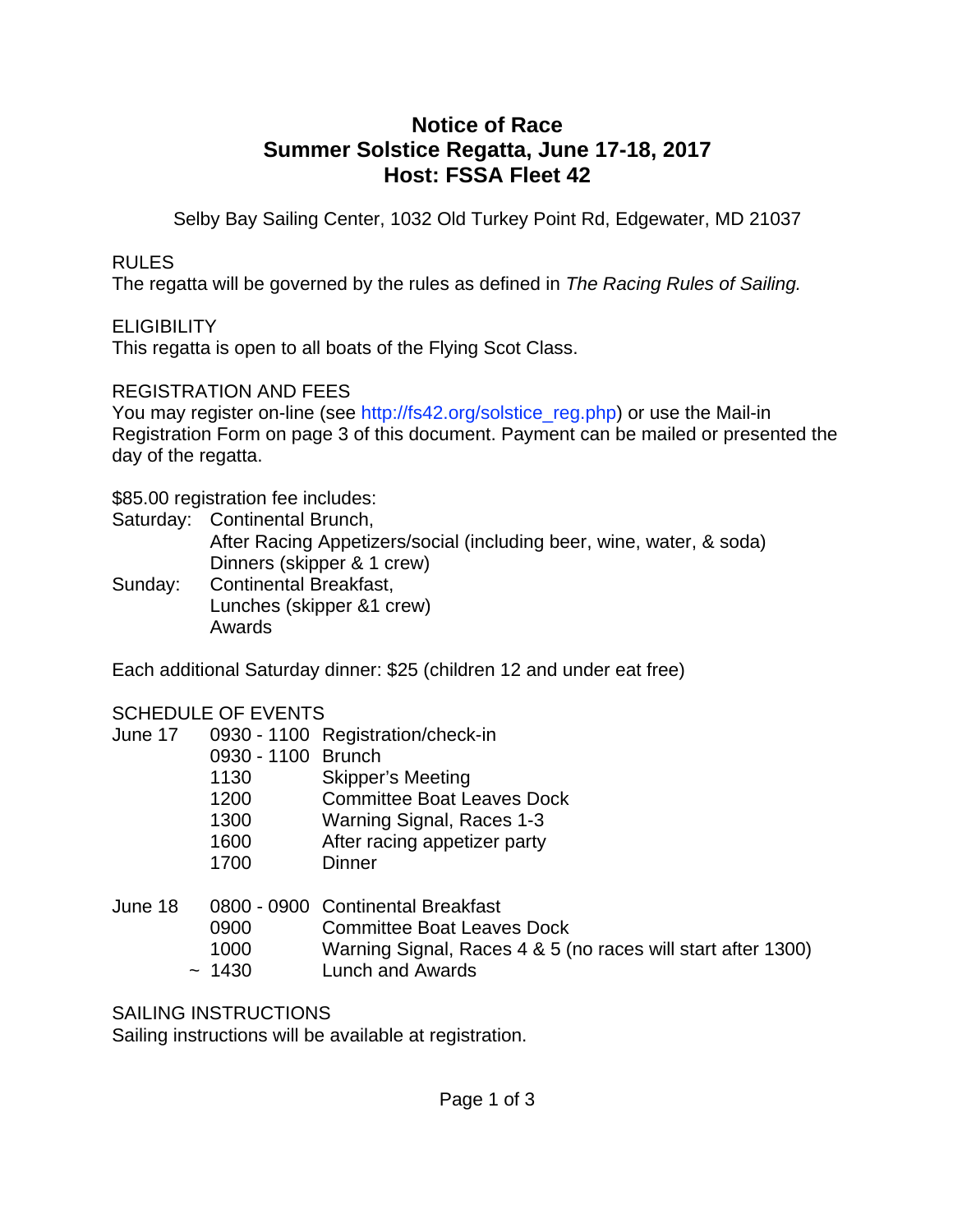#### **SCORING**

The Low Point System of Appendix A will apply except a boat's series score will be the total of her race scores, no score will be excluded. Five races are scheduled, however, one race is required to constitute a regatta.

## AWARDS

The Perpetual Summer Solstice Regatta Trophy will be awarded to the first place boat. Awards for skipper and crew will be given to the top three placing teams and will also be given to skipper and crew for the two Mid-Finish placing teams under the following conditions.

- 1. Skipper and crew must compete in all races held to qualify for Mid-Finish awards.
- 2. Qualifying for the Mid-Finish awards is for the sole purpose of awarding the Mid-Finish. The actual scored total will be the official result of the regatta regardless of the status of each entrant's Mid-Finish qualification.
- 3. In the case of an even number of qualifying entrants, awards will be given to the boat scoring just above the 50 percentile and to the boat placing immediately after that. Example: If 20 qualify then 10 & 11 will receive awards.
- 4. In the case of an odd number of qualifying entrants, awards will be given to the boat scoring just above the 50 percentile by using the even rule of rounding numbers and to the boat placing immediately after that. Example: If 15 qualify then 8 & 9 will receive awards.
- 5. A minimum of 5 entrants must qualify for presentation of the Mid-Finish awards.

## FURTHER INFORMATION

Please contact: **Howard Needham guzziflyer@gmail.com Phone 410-271 9343**

## ACCOMODATIONS.

Local accommodations may be found on the http://fs42.org/solstice\_reg.php website under the DIRECTIONS tab. In addition, some sailors have opened their homes to participants on a first come first served basis.